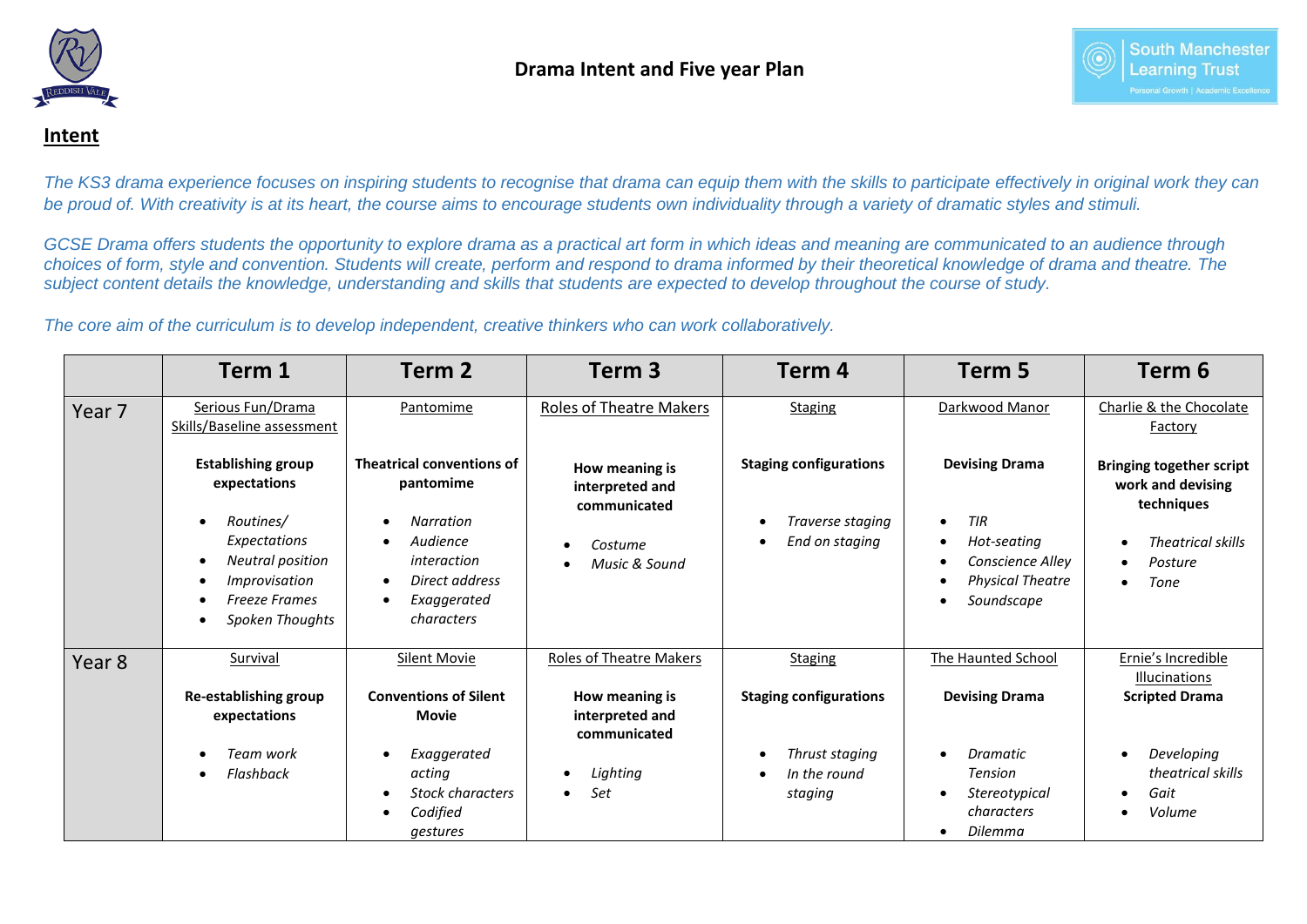| Year 9   | Identity                                                                                                                                                                                               | Identity                                                         |                                                                                                                                                                                                                      | Physical Theatre                                                     | Theatre Practitioners                                                                                                                                                                   | The Scream                                                                                                                                   | Scripted Performance                                                                              |
|----------|--------------------------------------------------------------------------------------------------------------------------------------------------------------------------------------------------------|------------------------------------------------------------------|----------------------------------------------------------------------------------------------------------------------------------------------------------------------------------------------------------------------|----------------------------------------------------------------------|-----------------------------------------------------------------------------------------------------------------------------------------------------------------------------------------|----------------------------------------------------------------------------------------------------------------------------------------------|---------------------------------------------------------------------------------------------------|
|          | A devised scheme of<br>work where things are<br>not as they seem                                                                                                                                       | A devised scheme of<br>work where things are<br>not as they seem |                                                                                                                                                                                                                      | A practical look at<br>renowned theatre<br>company Frantic Assembly. | Gaining a knowledge of<br>some of the world's<br>most famous theatre<br>practitioners who<br>changed the shape of<br>theatre across the world.                                          | <b>Creative devising project</b><br>using 'The Scream' as a<br>creative stimulus.<br>Responding to stimuli in<br>order to create your own    | You will select and<br>perform a substantial<br>scene from a variety of<br>texts on offer.        |
|          | Motivation.<br>Tension.<br>Conflict.<br>Character development.                                                                                                                                         | Motivation.<br>Tension.<br>Conflict.<br>Character development.   |                                                                                                                                                                                                                      | Chair duets<br>Round by through<br>Hymns hands                       | Brecht - Non naturalistic<br>theatre.<br>Stanislavski - Naturalistic<br>theatre.                                                                                                        | original work.<br>Developing ideas through<br>extended rehearsal.<br>Refining and polishing<br>devising techniques and<br>theatrical skills. | Enhancing use of stage<br>configurations.<br>Developing character.<br>Refining theatrical skills. |
| Year 9   |                                                                                                                                                                                                        |                                                                  |                                                                                                                                                                                                                      |                                                                      |                                                                                                                                                                                         | The Peterloo Massacre                                                                                                                        |                                                                                                   |
| Thematic |                                                                                                                                                                                                        |                                                                  |                                                                                                                                                                                                                      |                                                                      | Pupils will learn about an event of local and national<br>importance through the eyes of people who lived                                                                               |                                                                                                                                              |                                                                                                   |
| Study    |                                                                                                                                                                                                        |                                                                  |                                                                                                                                                                                                                      |                                                                      | through it. They will develop valuable life skills such as<br>questioning and presentation as well as gaining an                                                                        |                                                                                                                                              |                                                                                                   |
|          |                                                                                                                                                                                                        |                                                                  |                                                                                                                                                                                                                      |                                                                      |                                                                                                                                                                                         | appreciation of British Values such democracy.                                                                                               |                                                                                                   |
| Year 10  | C1 Set Text - Study Blood Brothers                                                                                                                                                                     |                                                                  |                                                                                                                                                                                                                      | C1 Written Exam Live Review                                          |                                                                                                                                                                                         | C2 Devising Drama                                                                                                                            |                                                                                                   |
|          | Practical Study of Blood Brothers by Willy Russell.                                                                                                                                                    |                                                                  | Peter Pan.<br>Understanding how set, costume, lighting and sound can<br>be used to enhance a performance of this text.<br>Understanding how actors interpret and perform a range<br>of key characters from the play. |                                                                      | Self-devised group work and devising log.<br>Internal practical assessment (40%)                                                                                                        |                                                                                                                                              |                                                                                                   |
|          | Understanding how set, costume, lighting and sound<br>can be used to enhance a performance of this text.<br>Understanding how actors interpret and perform a<br>range of key characters from the play. |                                                                  |                                                                                                                                                                                                                      |                                                                      | Selecting and responding to a wide variety of stimuli.<br>Developing and refining creative, original work.<br>Understanding the dramatic intentions of the group<br>and the individual. |                                                                                                                                              |                                                                                                   |
|          |                                                                                                                                                                                                        |                                                                  |                                                                                                                                                                                                                      |                                                                      | Documenting the devising process with the aim of<br>achieving dramatic goals.<br>Evaluating the creative process & performance.                                                         |                                                                                                                                              |                                                                                                   |
| Year 11  | C2 Devising Drama<br>C3 Scripted Drama                                                                                                                                                                 |                                                                  | C1 Exam Preparation                                                                                                                                                                                                  |                                                                      |                                                                                                                                                                                         |                                                                                                                                              |                                                                                                   |
|          | Self-devised group work and devising log.<br>Internal practical assessment (40%)                                                                                                                       |                                                                  | Scripted performance. External<br>set text study of Blood Brothers by Willy Russell.<br>practical examination (20%)<br>External written exam (40%)                                                                   |                                                                      | External written exam (40%) Written preparation for                                                                                                                                     |                                                                                                                                              |                                                                                                   |